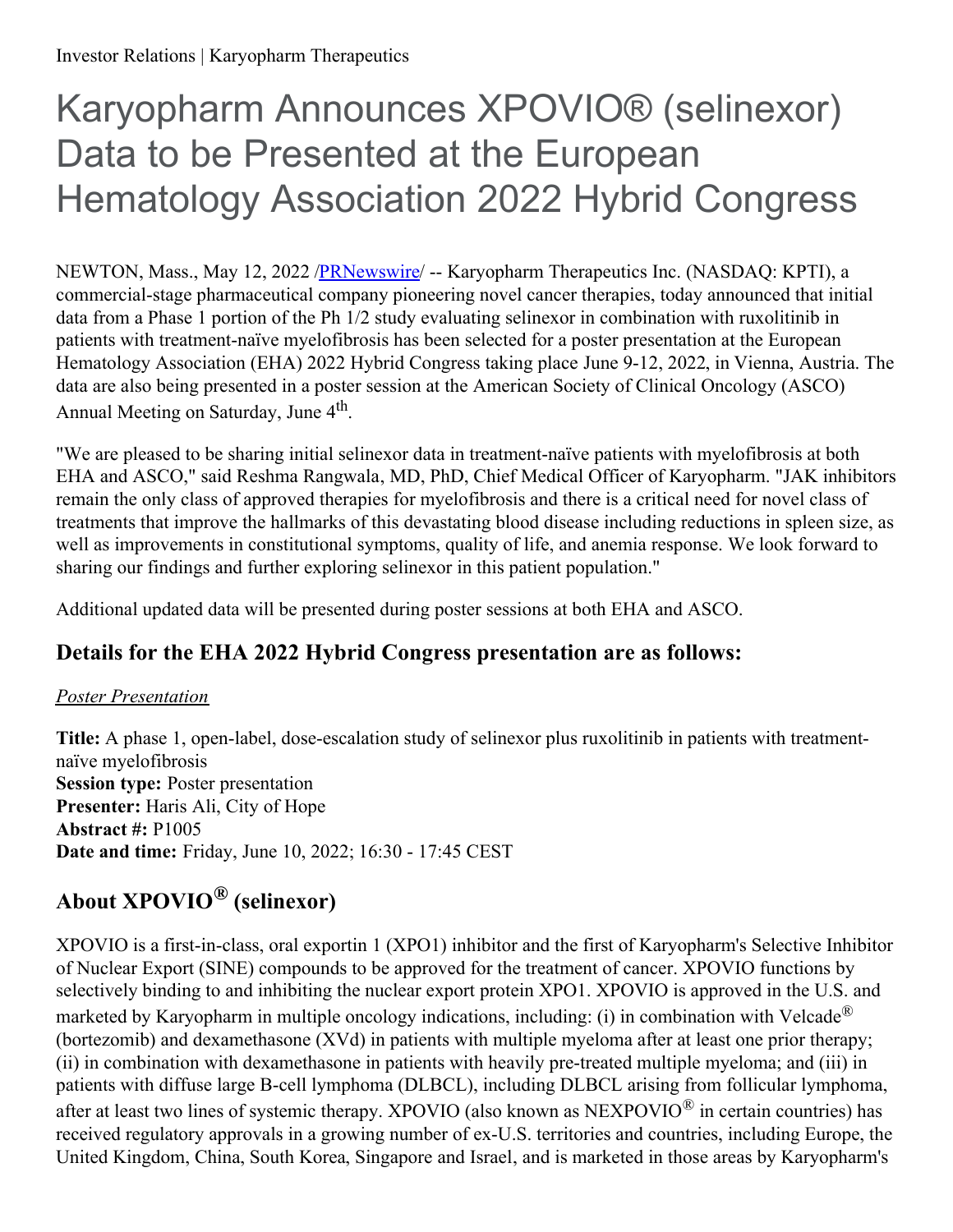global partners. Selinexor is also being investigated in several other mid- and late-stage clinical trials across multiple high unmet need cancer indications, including in endometrial cancer and myelofibrosis. For more information about Karyopharm's products or clinical trials, please contact the Medical Information department at:

Tel: +1 (888) 209-9326

Email: [medicalinformation@karyopharm.com](mailto:medicalinformation@karyopharm.com)

 $XPOVIO^{\circledR}$  (selinexor) is a prescription medicine approved:

- In combination with bortezomib and dexamethasone for the treatment of adult patients with multiple myeloma who have received at least one prior therapy (XVd).
- In combination with dexamethasone for the treatment of adult patients with relapsed or refractory multiple myeloma who have received at least four prior therapies and whose disease is refractory to at least two proteasome inhibitors, at least two immunomodulatory agents, and an anti–CD38 monoclonal antibody (Xd).
- For the treatment of adult patients with relapsed or refractory diffuse large B–cell lymphoma (DLBCL), not otherwise specified, including DLBCL arising from follicular lymphoma, after at least 2 lines of systemic therapy. This indication is approved under accelerated approval based on response rate. Continued approval for this indication may be contingent upon verification and description of clinical benefit in confirmatory trial(s).

# **SELECT IMPORTANT SAFETY INFORMATION**

### **Warnings and Precautions**

- Thrombocytopenia: Monitor platelet counts throughout treatment. Manage with dose interruption and/or reduction and supportive care.
- Neutropenia: Monitor neutrophil counts throughout treatment. Manage with dose interruption and/or reduction and granulocyte colony–stimulating factors.
- Gastrointestinal Toxicity: Nausea, vomiting, diarrhea, anorexia, and weight loss may occur. Provide antiemetic prophylaxis. Manage with dose interruption and/or reduction, antiemetics, and supportive care.
- Hyponatremia: Monitor serum sodium levels throughout treatment. Correct for concurrent hyperglycemia and high serum paraprotein levels. Manage with dose interruption, reduction, or discontinuation, and supportive care.
- Serious Infection: Monitor for infection and treat promptly.
- Neurological Toxicity: Advise patients to refrain from driving and engaging in hazardous occupations or activities until neurological toxicity resolves. Optimize hydration status and concomitant medications to avoid dizziness or mental status changes.
- Embryo–Fetal Toxicity: Can cause fetal harm. Advise females of reproductive potential and males with a female partner of reproductive potential, of the potential risk to a fetus and use of effective contraception.
- Cataract: Cataracts may develop or progress. Treatment of cataracts usually requires surgical removal of the cataract.

### **Adverse Reactions**

• The most common adverse reactions ( $\geq 20\%$ ) in patients with multiple myeloma who receive XVd are fatigue, nausea, decreased appetite, diarrhea, peripheral neuropathy, upper respiratory tract infection, decreased weight, cataract and vomiting. Grade  $3-4$  laboratory abnormalities ( $\geq$ 10%) are thrombocytopenia, lymphopenia, hypophosphatemia, anemia, hyponatremia and neutropenia. In the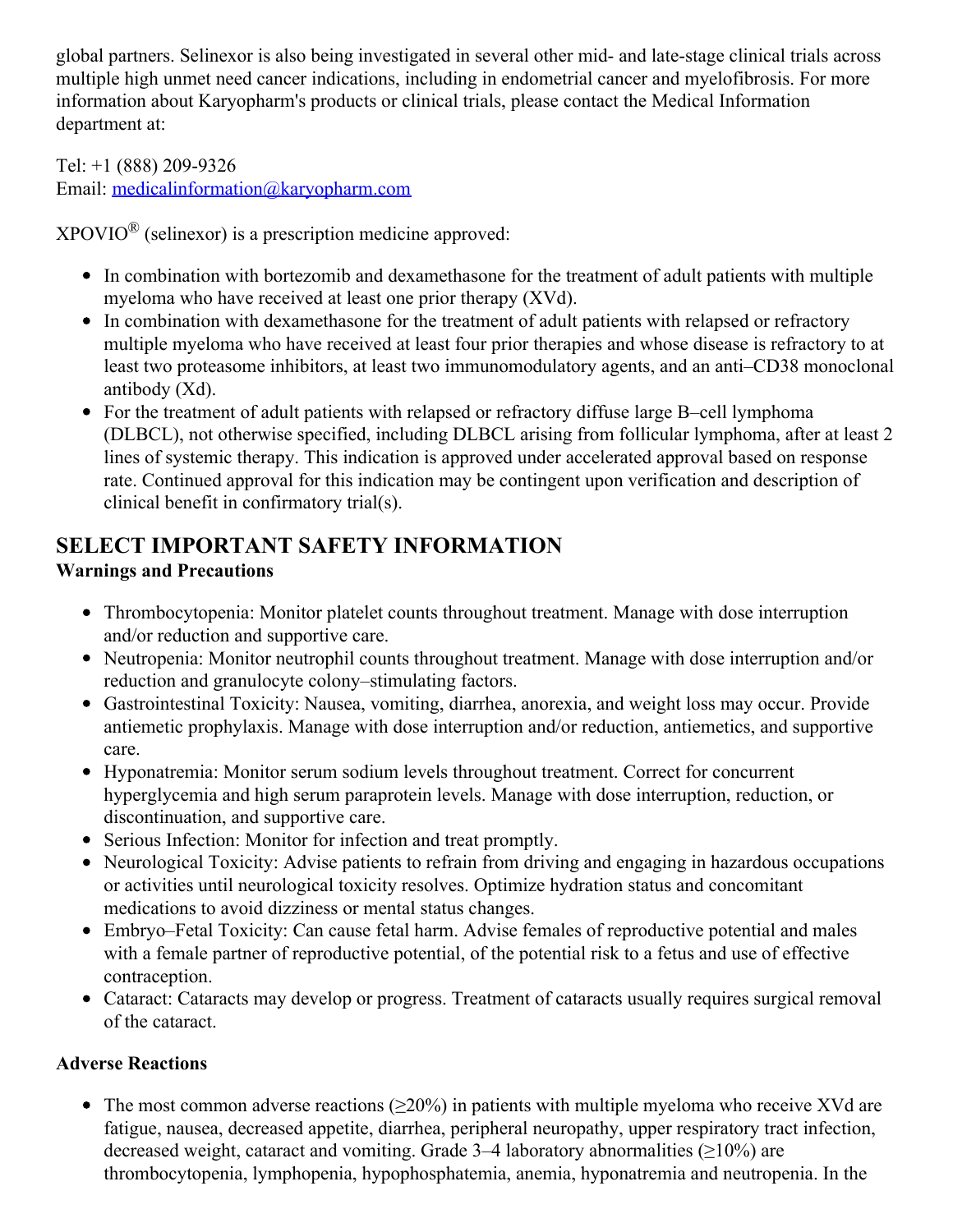BOSTON trial, fatal adverse reactions occurred in 6% of patients within 30 days of last treatment. Serious adverse reactions occurred in 52% of patients. Treatment discontinuation rate due to adverse reactions was 19%.

- The most common adverse reactions ( $\geq 20\%$ ) in patients with multiple myeloma who receive Xd are thrombocytopenia, fatigue, nausea, anemia, decreased appetite, decreased weight, diarrhea, vomiting, hyponatremia, neutropenia, leukopenia, constipation, dyspnea and upper respiratory tract infection. In the STORM trial, fatal adverse reactions occurred in 9% of patients. Serious adverse reactions occurred in 58% of patients. Treatment discontinuation rate due to adverse reactions was 27%.
- The most common adverse reactions (incidence  $\geq 20\%$ ) in patients with DLBCL, excluding laboratory abnormalities, are fatigue, nausea, diarrhea, appetite decrease, weight decrease, constipation, vomiting, and pyrexia. Grade 3–4 laboratory abnormalities  $(≥15%)$  are thrombocytopenia, lymphopenia, neutropenia, anemia, and hyponatremia. In the SADAL trial, fatal adverse reactions occurred in 3.7% of patients within 30 days, and 5% of patients within 60 days of last treatment; the most frequent fatal adverse reactions were infection (4.5% of patients). Serious adverse reactions occurred in 46% of patients; the most frequent serious adverse reaction was infection (21% of patients). Discontinuation due to adverse reactions occurred in 17% of patients.

#### **Use In Specific Populations**

Lactation: Advise not to breastfeed.

For additional product information, including full prescribing information, please visit [www.XPOVIO.com](http://www.xpovio.com).

#### **To report SUSPECTED ADVERSE REACTIONS, contact Karyopharm Therapeutics Inc. at 1–888– 209–9326 or FDA at 1–800–FDA–1088 or [www.fda.gov/medwatch](http://www.fda.gov/medwatch).**

## **About Karyopharm Therapeutics**

Karyopharm Therapeutics Inc. (NASDAQ: KPTI) is a commercial-stage pharmaceutical company pioneering novel cancer therapies. Since its founding, Karyopharm has been the industry leader in oral Selective Inhibitor of Nuclear Export (SINE) compound technology, which was developed to address a fundamental mechanism of oncogenesis: nuclear export dysregulation. Karyopharm's lead SINE compound and first-inclass, oral exportin 1 (XPO1) inhibitor, XPOVIO<sup>®</sup> (selinexor), is approved in the U.S. and marketed by the Company in three oncology indications and has received regulatory approvals in various indications in a growing number of ex-U.S. territories and countries, including Europe and the United Kingdom (as  $NEXPOVIO^{\circledR})$  and China. Karyopharm has a focused pipeline targeting multiple high unmet need cancer indications, including in multiple myeloma, endometrial cancer, myelodysplastic syndromes and myelofibrosis. For more information about our people, science and pipeline, please visit [www.karyopharm.com](https://c212.net/c/link/?t=0&l=en&o=3534414-1&h=2975715186&u=http%3A%2F%2Fwww.karyopharm.com%2F&a=www.karyopharm.com), and follow us on Twitter at  $\omega$ Karyopharm and [LinkedIn](https://c212.net/c/link/?t=0&l=en&o=3534414-1&h=4136881701&u=https%3A%2F%2Fwww.linkedin.com%2Fcompany%2Fkaryopharm%2F&a=LinkedIn).

### **Forward-Looking Statements**

This press release contains forward-looking statements within the meaning of The Private Securities Litigation Reform Act of 1995. Such forward-looking statements include those regarding the ability of selinexor or eltanexor to treat patients with multiple myeloma, diffuse large B-cell lymphoma, solid tumors and other diseases; and expectations related to future clinical development and potential regulatory submissions of selinexor or eltanexor. Such statements are subject to numerous important factors, risks and uncertainties, many of which are beyond Karyopharm's control, that may cause actual events or results to differ materially from Karyopharm's current expectations. For example, there can be no guarantee that Karyopharm will successfully commercialize XPOVIO or that any of Karyopharm's drug candidates, including selinexor and eltanexor, will successfully complete necessary clinical development phases or that